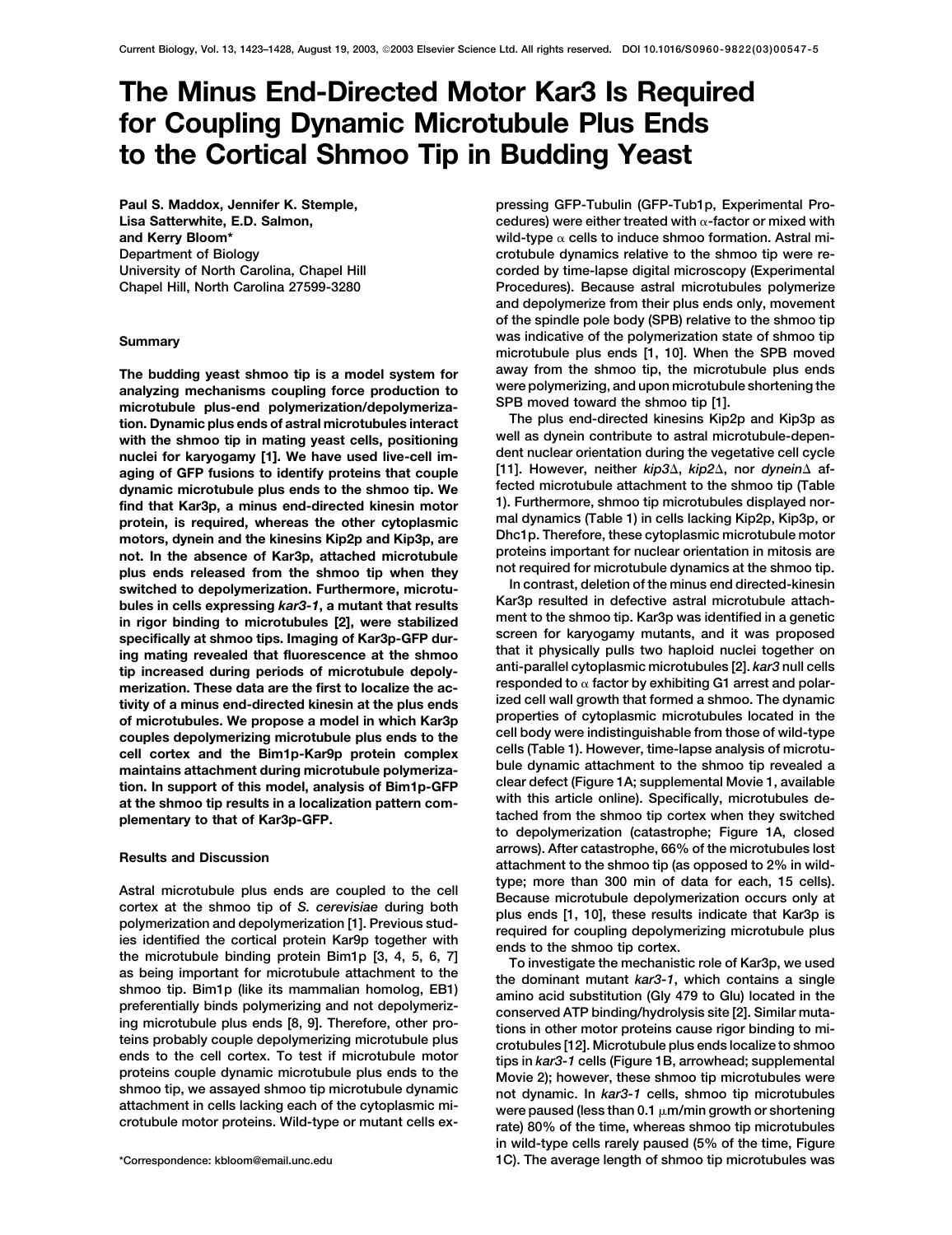|        |              | Shmoo Tip                       | Shmoo Tip                     | Cell Body                       | Cell Body                       |
|--------|--------------|---------------------------------|-------------------------------|---------------------------------|---------------------------------|
|        |              | <b>MT Polymerization</b>        | <b>MT</b> Depolymerization    | <b>MT Polymerization</b>        | <b>MT Depolymerization Rate</b> |
|        | MT Attach to | Rate (Average                   | Rate (Average                 | Rate (Average                   | (Average Duration in            |
|        | Shmoo Tip    | Duration in Minutes)            | Duration in Minutes)          | Duration in Minutes)            | Minutes)                        |
| WT     | 99%          | $0.5 \pm 0.3 \mu m/min (2.4)$   | $0.5 \pm 0.4 \mu m/min (2.3)$ | 1.0 $\pm$ 0.6 $\mu$ m/min (1.8) | $0.9 \pm 0.6$ $\mu$ m/min (1.6) |
| kar9   | 10%          | NA                              | NA                            | $1.2 \pm 0.4 \mu m/min (1.9)$   | $1.5 \pm 0.6 \mu m/min$ (1.5)   |
| bim1   | 35%          | NA                              | <b>NA</b>                     | $1.0 \pm 0.4 \mu m/min (1.9)$   | 1.4 $\pm$ 0.7 $\mu$ m/min (1.7) |
| kar3   | 60%          | NA.                             | <b>NA</b>                     | $0.7 \pm 0.5 \mu m/min (2.1)$   | $1.0 \pm 0.3 \mu m/min (1.9)$   |
| kar3-1 | 96%          | NA.                             | NA                            | $0.8 \pm 0.4 \mu m/min (2.0)$   | $0.9 \pm 0.4 \mu m/min (1.9)$   |
| kip2   | 95%          | $0.6 \pm 0.5 \mu m/min (2.5)$   | $0.9 \pm 0.6 \mu m/min (2.1)$ | $0.7 \pm 0.5$ $\mu$ m/min (2.2) | 1.3 $\pm$ 0.6 $\mu$ m/min (1.7) |
| kip3   | 89%          | $0.5 \pm 0.5$ $\mu$ m/min (2.5) | $0.8 \pm 0.5 \mu m/min (2.0)$ | $1.2 \pm 0.5 \mu m/min (1.8)$   | 1.6 $\pm$ 0.8 $\mu$ m/min (1.6) |
| dhc1   | 96%          | $0.5 \pm 0.4 \mu m/min (2.6)$   | $0.9 \pm 0.5 \mu m/min (2.0)$ | $0.9 \pm 0.5 \mu m/min (2.0)$   | $0.7 \pm 0.6$ $\mu$ m/min (2.2) |

**Table 1. Quantification of Microtubule Plus End Dynamic Attachment to the Shmoo Tip**

**Comparison of dynamic properties of microtubules attached to the shmoo or free ends in wild-type and mutant strains. Percentages were calculated from observation of cell populations (three experiments, n 100 each) and notation of the presence or absence of at least one microtubule plus end interacting directly with the shmoo tip cell cortex. Rate values are averages standard deviation of at least 25 measurements for each condition.**

**similar in** *kar3-1* **(1.75 m) and wild-type cells (1.96 m). tip. Quantification of microtubule attachment to the** Free astral microtubules in the cell body exhibited poly**merization and depolymerization rates similar to those out of 241) of the cells lacked shmoo tip attachment,** of the wild-type (0.79  $\pm$  0.4  $\mu$ m/min, n = 30 and 0.9  $\pm$  whereas 35% of cells had microtubules at the shmoo 0.4  $\mu$ m/min, n = 27 in *kar3-1*; and 1.0  $\pm$  0.6  $\mu$ m/min, tip (84 out of 241 total cells). In wild-type cells, nearly **n 40 and 0.8 0.4 m/min, n 33 in the wild-type, 100% had microtubules attached to the shmoo tip (247 respectively). Therefore,** *kar3-1* **specifically stabilized out of 250 cells, Table 1). Thus, microtubule attachment** microtubules at the shmoo tip, suggesting that the **ATPase activity of Kar3p is critical for microtubule plus 1 [3]). An enticing possibility is that Bim1p acts at the end dynamics at the shmoo tip. shmoo tip to maintain attachment to polymerizing micro-**

**Kar3p-GFP with a SPB fluorescent marker (Spc29p-RFP To investigate the interactions of Bim1p and microtu- [13]; Figure 2A; supplemental Movie 3). Kar3p-GFP was bule attachment to the shmoo tip, we treated cells exseen to bind the shmoo tip as well as the SPB and was pressing Bim1p-GFP (C-terminal fusion to endogenous** seen to bind diffusely along shmoo tip microtubules. gene) with  $\alpha$ -factor. Time-lapse sequences showed that **Interestingly, Kar3p-GFP intensity at the shmoo tip in- Bim1p-GFP localized to several discrete spots in the creased as the SPB moved toward the shmoo tip (micro- cytoplasm (Figure 3; supplemental Movie 5). Punctate tubule plus end depolymerization, Figure 2B). During spots (0–3 at any given time point were observed) origimicrotubule plus end polymerization, Kar3p-GFP de- nating at the SPB moved linearly away from the SPB at creased at the shmoo tip, where it diminished to unde- rates of approximately 0.5 m/min, similar to the rate tectable levels in 70% of the cases. These results indi- of astral microtubule growth ([15]; see supplemental cate that Kar3p localizes to the shmoo tip preferentially Movie 5). These spots probably mark the growing plus during microtubule depolymerization. ends of microtubules and grew in all directions from the**

**posure to factor [2]. Exposure of cells to factor was highly variable, and overall signal was lost rapidly as resulted in localization of Kar3p-GFP to shmoo tip and a result of photobleaching. However, analysis of Bim1pnon-shmoo tip microtubules. Figure 2C shows a cell GFP at the shmoo tip (Figure 3C) showed that the intenexpressing Kar3p-GFP treated with -factor for approxi- sity of Bim1p-GFP increased (more than 2-fold in the mately 3 hr. Note that a microtubule growing away from example in 3C) while the SPB moved away from the the shmoo tip has Kar3p-GFP signal. This localization shmoo tip. The Bim1p-GFP signal changed gradually; it is enhanced at microtubule plus ends (Figure 2C, arrow; increased continually during SPB movement away from supplemental Movie 4), indicating that Kar3p can act as the shmoo tip and then decreased during SPB movea plus end binding protein. Kar3p's presence at microtu- ment toward the shmoo tip. This localization pattern bule plus ends at the shmoo tip is central to the persis- is opposite to that observed for Kar3p. These results tence of a dynamic plus-end attachment. Furthermore, indicate that Bim1p-GFP localizes to the shmoo tip durthe finding that microtubules persist at shmoo tips in ing times of microtubule polymerization and disperses** *kar3-1* **mutants indicates that Kar3p's function to main- upon depolymerization. Unlike Kar3p, Bim1p-GFP extain dynamic attachment of plus ends depends on nucle- pressed at endogenous levels decorates all microtubule**

**tubule plus ends to the shmoo tip during polymerization. only site of microtubule plus-end attachment, indicating only to polymerizing microtubule plus ends both in vitro stabilizing Kar3p at the shmoo tip. This component is** Bim1p in coupling microtubule plus ends to the shmoo ization to the shmoo tip is lost upon treatment of cells

shmoo tip in bim1 $\triangle$  cells revealed that about 65% (157 to the shmoo tip was defective in  $\text{bim1}\Delta$  mutants (Table **To determine the site of Kar3p function, we coimaged tubule plus ends when Kar3p is depleted and vice versa.**

**Kar3p is upregulated approximately 20-fold after ex- SPB, not only into the shmoo tip. Bim1p-GFP intensity otide hydrolysis. plus ends, including those that contact the cell cortex The above results do not account for coupling micro- outside the shmoo region. However, the shmoo tip is the Given that the vertebrate homolog of Bim1p (EB1) binds that some other component is required for recruiting or and in vivo [9, 14], we further investigated the role of dependent upon microtubules because Kar3p's local-**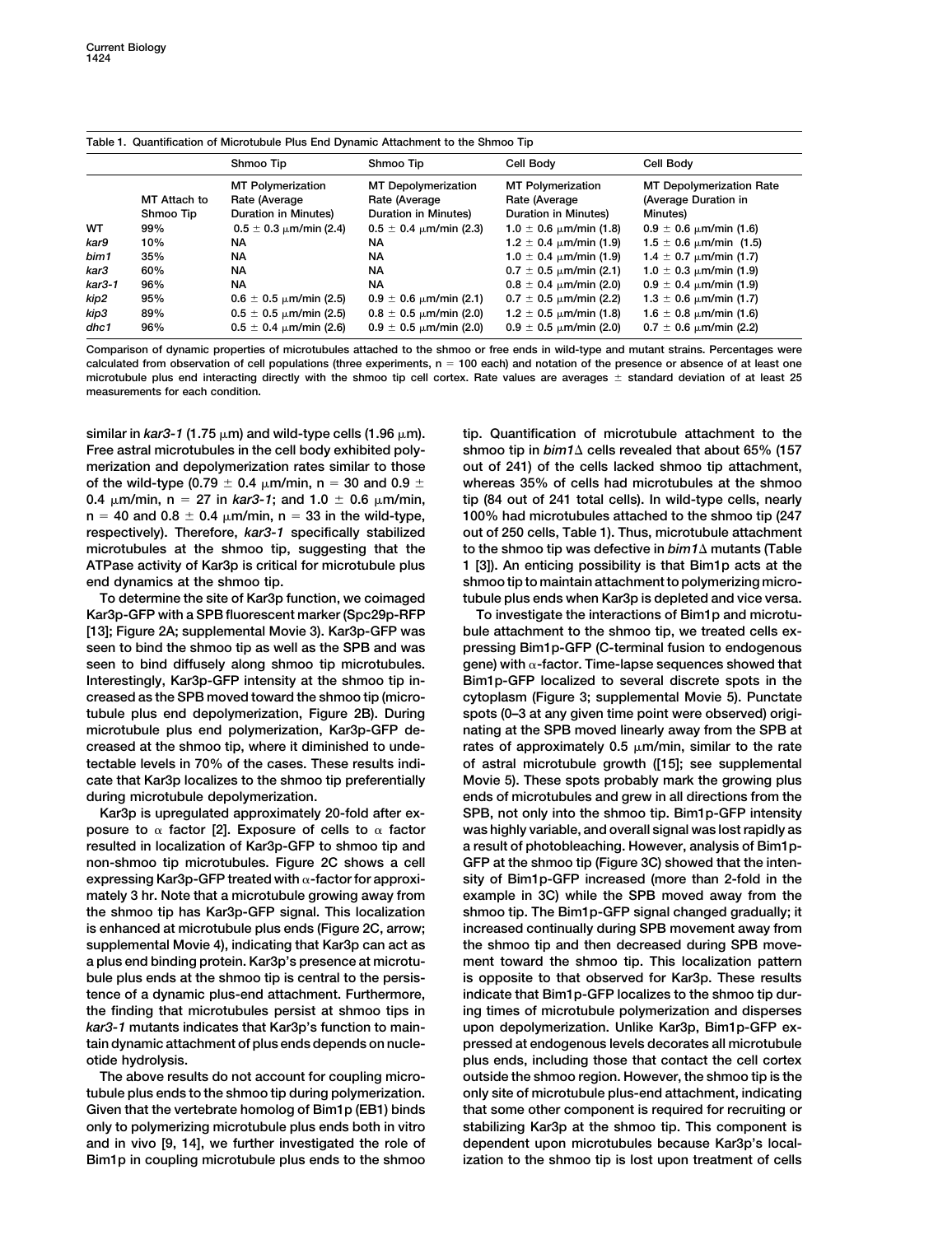

**Figure 1. The Minus End-Directed Motor Protein Kar3p Is Required for Microtubule Attachment to the Shmoo Tip during Plus-End Depolymerization**

**(A) A cell expressing GFP-Tub1 and lacking Kar3p was treated with factor for approximately 1.5 hr to induce shmooing (arrowhead). Timelapse analysis of microtubules in this representative cell showed that microtubules interact with the shmoo tip in a limited fashion. Specifically, when a microtubule attached to the shmoo tip begins to depolymerize, attachment is lost and the microtubule (closed arrows) shortens toward the SPB (open arrows).**

**(B) Cells expressing the rigor binding mutant** *kar3-1* **are shown in a mating assay. The cell on the left is mutant, whereas the partner cell on the right is wild-type. Microtubules in the mutant cell attach to the cortex but fail to exhibit dynamics as seen by the lack of movement of the SPB (open arrows) relative to the shmoo tip (arrowheads).**

**(C) Analysis of this phenotype compared to wild-type is shown. Notice the attenuated dynamics of the mutant cell (open circles) compared to the wild-type (closed squares).**

**is also localized to the shmoo tip in mating cells [11, chored to the cortex by Kar9p, maintaining attachment 16]. Kar9p's localization during the vegetative cell cycle to growing microtubule plus ends at the shmoo tip. is regulated by phosphorylation (Cdc28-Clb5) and mi- Kar3p (anchored to the cortex by an unknown factor) crotubule-based transport (Kip2) [17, 18]. It is likely that maintains the molecular interaction during microtubule Kar3p transport and posttranslational modification con- plus-end shortening. In fact, the increased fluorescence tribute to its recruitment to the set of microtubules exclu- of Kar3p on shortening microtubules leads to the hysively at the shmoo tip. The above results lead us to pothesis that Kar3p may promote persistent depolymerpropose a model in which Bim1p and Kar3p are key ization and thereby prevents switching back to growth. regulators of microtubule plus-end dynamic attachment This hypothesis is supported by the demonstration that**

with nocodazole (data not shown). Interestingly, Kar9p to the shmoo tip. In Figure 4 we envisage Bim1p, an-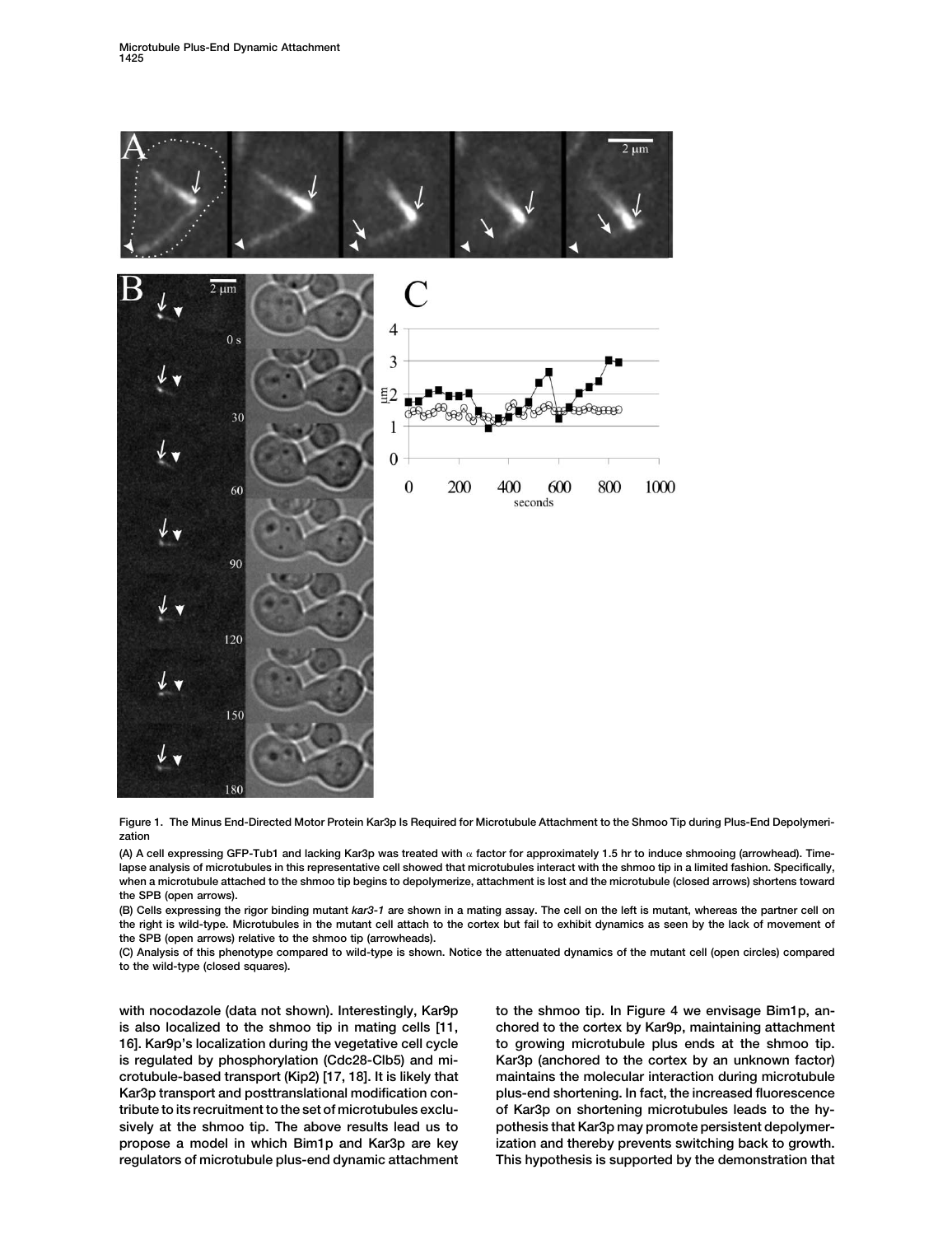

# **Figure 2. Kar3p-GFP Localizes to the Shmoo Tip Dynamically**

**(A) To observe Kar3p-GFP in a native situation, we used mating assays or brief treatments (approximately 1 hr) of -factor. Also, to more accurately measure Kar3p-GFP relative to the spindle pole body, we coexpressed a red marker (Spc29p-dsRed) to label the SBP. Notice that when the spindle pole body (arrow) moves toward the shmoo tip (microtubule depolymerization) (arrowhead), Kar3p-GFP accumulates at the** shmoo tip. The scale bar represents  $2 \mu m$ .

**(B) Quantification of Kar3p-GFP as a function of shmoo tip microtubule polymerization state shows that Kar3p-GFP (circles) accumulates approximately 2-fold during microtubule depolymerization when compared to periods of microtubule polymerization (squares; spindle pole body moving away from the shmoo tip).**

(C) Five frames from a time lapse sequence showing a wild-type Kar3p-GFP-expressing cell treated with  $\alpha$ -factor for approximately 2.5 hr to induce shmooing (arrowheads). Expression of Kar3p-GFP increases approximately 20-fold upon treatment with  $\alpha$ -factor as described (Meluh **and Rose, 1990) and localizes to microtubules outside of the shmoo tip (closed arrows) as well as to shmoo tip microtubules and the SPB** (arrows). The scale bar represents  $2 \mu m$ .





**Figure 3. Bimp1-GFP Is More Intensely Localized to the Shmoo Tip during Microtubule Plus-End Growth**

**(A) A wild-type cell expressing Bim1p-GFP** was treated with  $\alpha$ -factor for approximately **1.5 hr to induce shmooing (arrowhead). The pattern of localization of Bim1p-GFP was a central SPB spot (open arrow) with smaller spots radiating outward. Analysis of GFP signal at the shmoo tip showed that Bim1p-GFP appeared and disappeared from the shmoo tip.**

**(B) Kymograph analysis shows that when the SPB (arrow) moved toward the shmoo tip (arrowhead), the GFP signal diminished.**

**(C) Graphical representation of Bim1p-GFP at the shmoo tip as a function of spindle pole body position. Further analysis of the intensity changes in Bim1p-GFP signal at the shmoo tip showed that when the spindle pole body moved away from the shmoo tip (microtubule polymerization at the shmoo tip), Bim1p-GFP increased on average 2-fold compared to times of microtubule polymerization. See text for details.**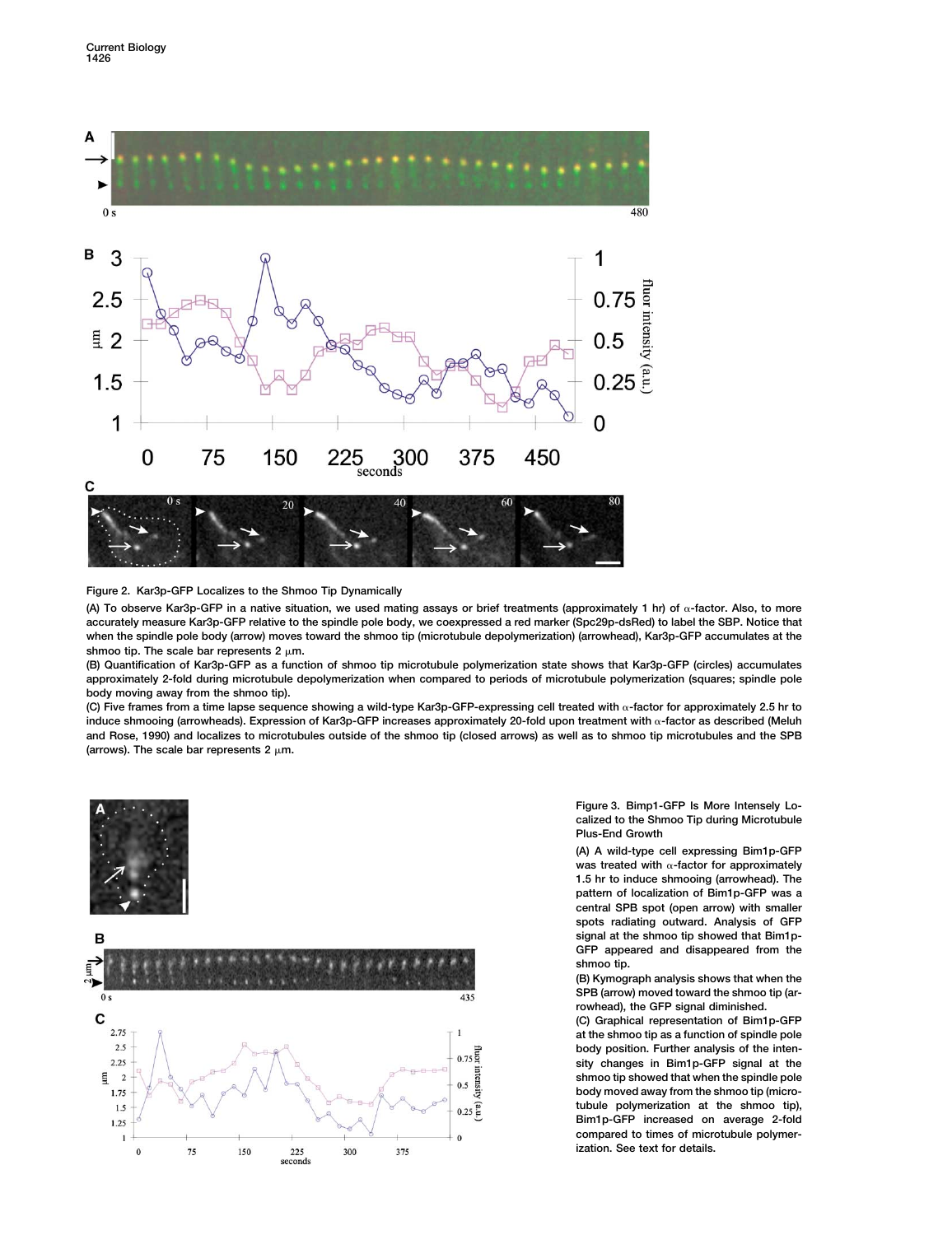

**Figure 4. Model of the Mechanism of Microtubule Dynamic Attachment to the Shmoo Tip**

**Bim1p, anchored to the cortex by Kar9p, is present only during microtubule growth. Attachment to growing microtubule plus ends at the shmoo tip is mediated by Bim1p. Kar3p (anchored to the cortex by an unknown factor) is only present at shmoo tips during microtubule plusend shortening. Kar3p acts to maintain the molecular interaction between shortening microtubule plus ends and the shmoo tip cell cortex.**

**plus end-directed kinesin-coated microspheres persis- tions to the wide-field imaging system in this study were limited. A** tently bind shortening microtubule plus ends [19] and<br>that microtubule depolymerization is enhanced under<br>activating conditions for the kinesin motor [20]. The find-<br>ing that disruption of the motor comain of Kar3p pre-<br>in **vents microtubule dynamics but not attachment at the during time-lapse acquisition, with a total of five focal positions shmoo tip is consistent with the notion that Kar3p motor** spaced by 0.5 or 0.75  $\mu$ m taken in fluorescence (GFP or GFP and a single DIC or brightfield image taken at the mid-point activity is required for tethering the shortening plus end<br>to the shmoo tip. We propose that the key difference<br>in microtubule plus-end attachment to the shmoo tip<br>pending on the experiment. **(mating) or the bud (vegetative) is the presence of Kar3p Analysis and Quantification microtubule depolymerization. This model should be rel- single-point tracking in MetaMorph software (UIC, Downingtown, evant to studies of other microtubule dynamic attach- PA). Through-focal series for each time point were projected by ment sites, such as kinetochores and the cortex of cells Maximum Projection for measurements in most cases. In some**

## **Cell Culture and Strain Construction**

Cells were cultured with standard budding-yeast protocols. Knock-<br>
out mutations were constructed by homologous recombination as<br>
described. Amino-terminal GFP labeling of TUB1 was a generous<br>
gift from Dr. Aaron Straight **described elsewhere. GFP fusion to BIM1 was constructed by carboxy-terminal genomic insertion, resulting in a single tagged copy Acknowledgments of BIM1 under native promoter. We constructed GFP fusion to KAR3 by first knocking out endogenous KAR3 and then integrating the The authors would like to thank Arshad Desai, Amy S. Maddox, KAR3 promoter along with KAR3 fused to GFP at its carboxy termi- Chad Pearson, and Dale Beach for critical reading and helpful connus at the URA3 locus. The resulting KAR3-GFP fusion protein was** 

## **Microscopy**

**Yeast were prepared for time-lapse imaging as described pre- Received: April 24, 2003 viously. Images were acquired either by spinning-disk confocal mi- Accepted: June 25, 2003 croscopy [21] or by wide-field multi-mode imaging [22]. Modifica- Published: August 19, 2003**

at 2 by 2. Through-focal series were collected at each time point

Analysis of microtubule growth and shortening rates was done by that undergo mitotic spindle rotation or asymmetric po-<br>sitioning. whee-deminsional analysis of microtubule grow in the direction of the occupiology<br>gal. Microtubule lengths were recorded over the course of a time**lapse sequence and imported into Excel for quantification. Contrast Experimental Procedures enhancement was conducted in MetaMorph, and final figures were constructed in CorelDraw 10.**

**expressed at endogenous levels. part by National Institutes of Health grants GM24364 and GM606780 to E.D.S. and GM32238 to K.B.**